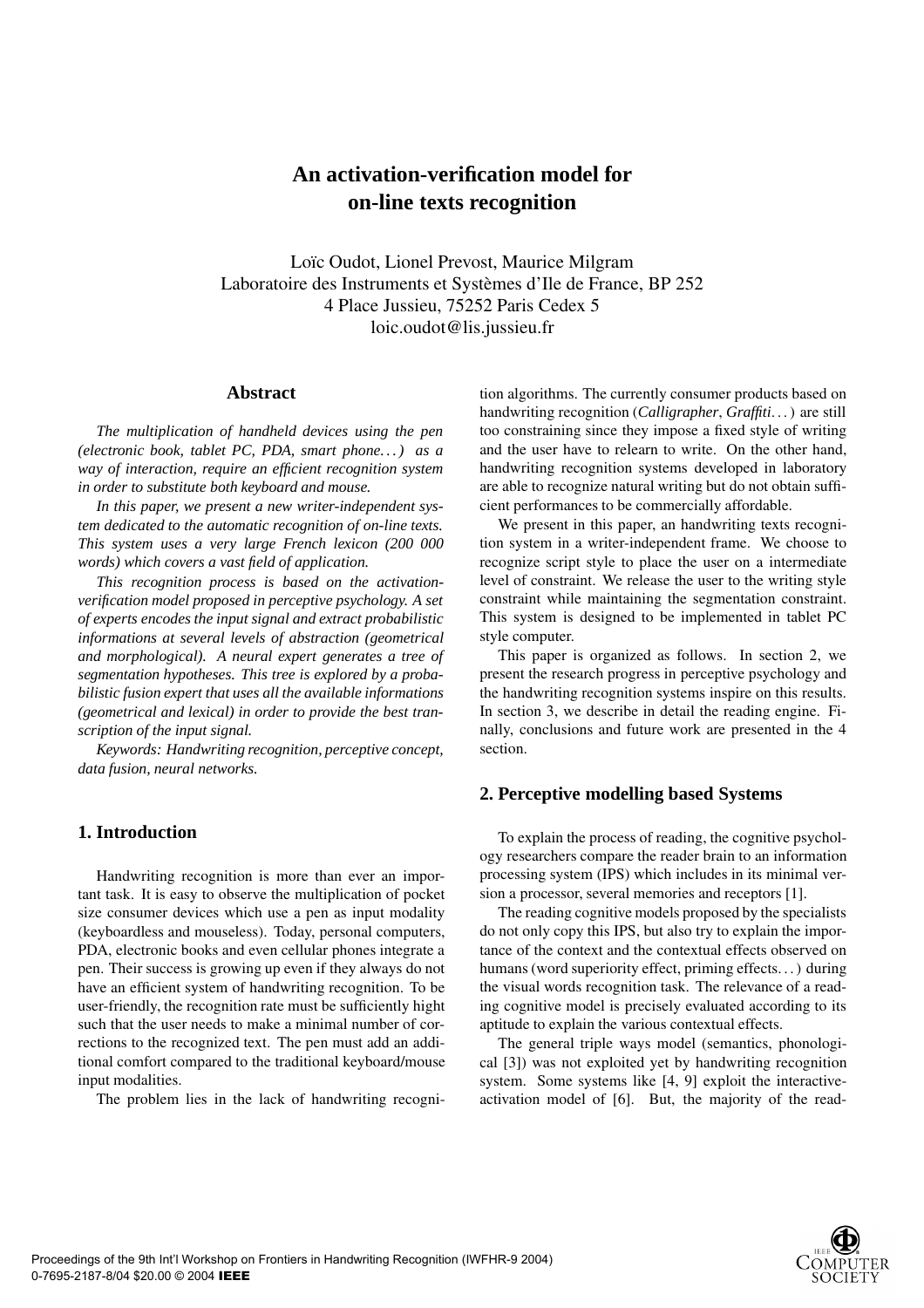

**Figure 1. Writer-independent baseline system overview.**

ing systems  $(2]...$ , and our, are based on the activationverification model introduced by Paap [8] in 1982.

In this model, the input visual stimulus activate a list of candidates words of the lexicon (same shape, close semantic, same sonority...). With the verification stage, this list of words is compared with the input signal in order to determine the best candidate. The probability of a word is the balanced sum of the probability based on a lexical evidence and that based on an alphabetical evidence.

## **3. Writer-independant baseline system**

We collected a database of 90 texts written by 54 different writers regrouping 26 000 letters, 5 400 words and 3 000 punctuation marks (figure 2). This database was divided into two equal parts: a training database for the estimation of the system parameters  $(B_T_r)$  and a test database for the system evaluation  $(B_{Te})$ . Each database contains 45 texts.  $B_T$  *r* contains 25 writers including 14 in common with  $B_{Te}$ .  $B_{Te}$  contains 29 writers and includes 15 completely unknown writers to  $B_{Tr}$ . We do not completely differentiating the writers of the two databases to evaluate the results and the relevance of the system in an omni-writer and multiwriter frame.

## **Figure 2. Example of text in**  $B_T$ .

We evaluate this system using two French lexicons of different size. The first  $D_f$  contains 185 000 words and covers a very large fields of application while the second

 $D_{rd}$ , contains the 8 000 most frequent words of the French language.

The Writer-independent baseline system overview is presented figure 1. The precept of the system is based on the activation-verification cognitive model. The baseline consist of a set of encoding experts who allow to extract geometrical and morphological informations of the input data. All of these experts provide probabilistic information to the stroke level. This local and global informations are merged in order to activate a list of hypothetical words in the lexicon. The meaningful of each hypothesis in the list is then evaluated by a probabilistic engine which finally, give the best probabilistic retranscription on the input data.

## **3.1. Encoding experts**

#### **3.1.1 Base lines detection**

The most popular techniques of base lines detection use the image contour of the text or adjust parallel parabolic lines by an iterative process.

Our expert approximates the base lines with piece of straight lines. The expert select the strokes representing median letters ( *a, c, e, i, n. . .*) to connect them by straight lines. The base line is obtained by connecting the bottom of the bounding boxes of this selected strokes and the body line is obtained by connecting the top of the bounding boxes.

#### **3.1.2 Shape characterization**

This expert determine the word shape, which represent global informations, by using the base lines informations [10]. This expert considers for each stroke  $s_i$  two probabilities corresponding to the presence of an ascender  $p(a|s_i)$ and of a descender  $p(d|s_i)$ . With the help of this two informations, we assign to the stroke an activation class *Act<sup>i</sup>* among the four following ones: *medium (m)*, *ascender (a)*, *descender (d)* and *ascender/descender(f)*.

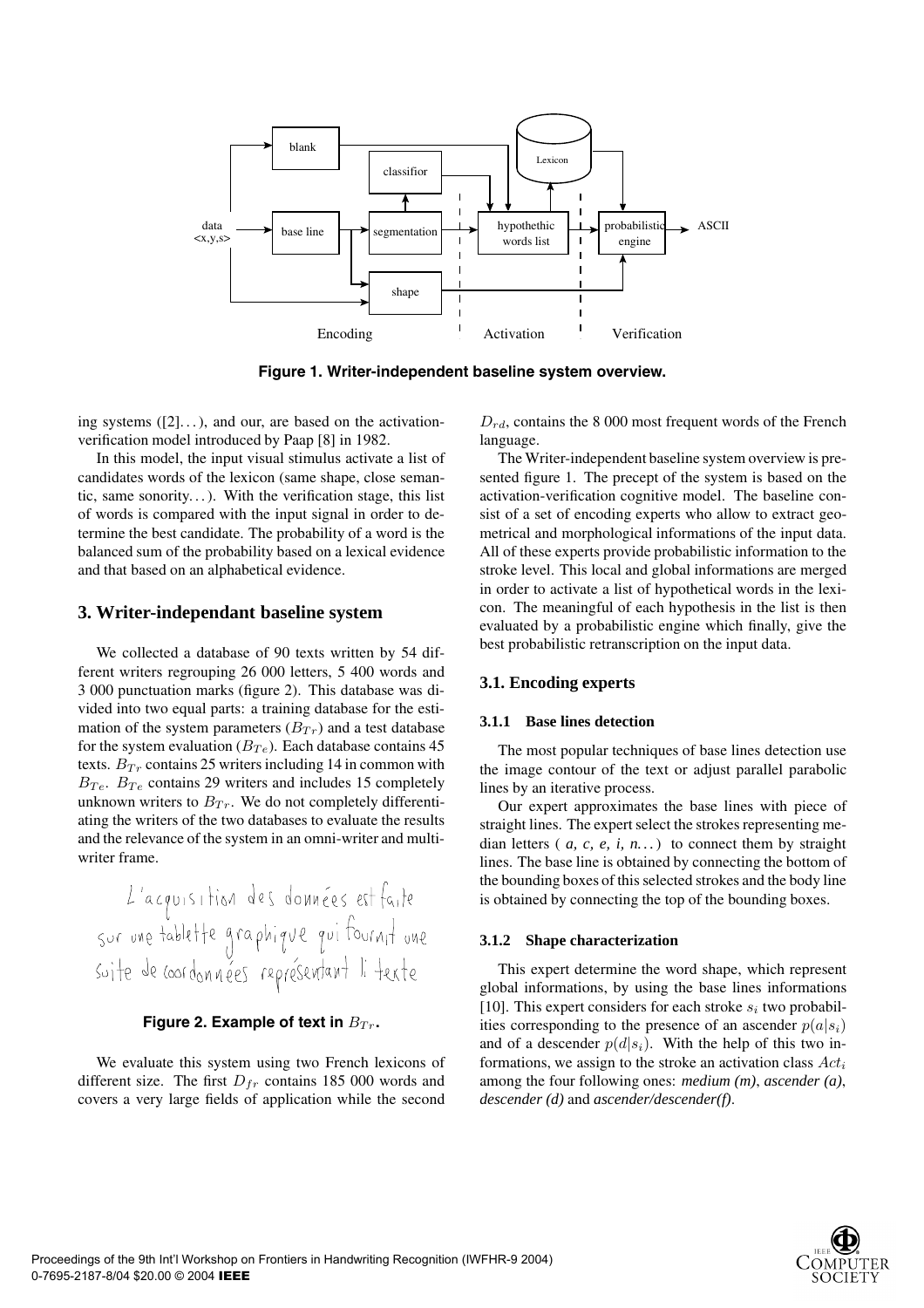The estimation of these probabilities use the base lines calculated by the preceding expert. The estimation of  $p(m|s_i)$  and  $p(f|s_i)$  is deduced from the two other probabilities:

• 
$$
p(m|s_i) = \frac{1 - \max(p(a|s_i), p(d|s_i))}{2}
$$
  
\n•  $p(f|s_i) = \frac{p(a|s_i) + p(d|s_i)}{2}$ 

The activation class *Act<sup>i</sup>* is determined by a neural network. The (2-3-4) MLP is trained on  $B_{Tr}$ . We obtain a good activation rate of 94,7 % on  $B_{Te}$ .

#### **3.1.3 Blank detection**

This expert provides for each inter-strokes separator (ISS) (blank separating two consecutive strokes) *iss<sup>i</sup>* a probability  $p(b|iss_i)$  to be a blank separating two distinct words. This information is essential for the localization of the words in a line of text.

A neural network minimizes the classification error probability starting from the inter-strokes horizontal distance informations.

We obtain a good classifications rate of 95.4 %. We note that the detector has tendency to under segmenting the words by merging consecutive words.

#### **3.1.4 Segmentation**

Inter-strokes separator (ISS) like strokes, contain a great quantity of information. As [5] we uses a neural network to classify these ISS. From the input data, we builds an undirected graph  $G = (S, I)$  with nodes made up by the strokes  $S = \{s_1, s_2, \ldots, s_n\}$  and edges  $I = \{(s_1, s_2), (s_2, s_3), \ldots, (s_{n-1}, s_n)\}$  corresponding to the ISS. We distinguishes five classes of ISS: *intra-letter*  $(I_1)$ , *inter-letters* & *intra-word*  $(I_2)$ *, inter-words*  $(I_3)$ *, diacritic* ( $I_4$ ) and *punctuation* ( $I_5$ ).

We extract 32 parameters to characterize an ISS. We try to find the more writers invariants parameters (omni-writers parameters). They are obtained from the coordinates of the two consecutive strokes, their bounding boxes, their positions compared to the bases lines and the pen up line. The pen up line is defined like the segment joining the last point of  $s_n$  to the first point of  $s_{n+1}$ .

Best classifier are obtained with a (32-20-5) MLP. The recognition rate is 92.3 % for the first answer  $(top_1)$  and 99.1 % for  $top_2$  on  $B_T$ <sub>e</sub>.

### **3.1.5 Characters classifier**

The characters classifier evaluates for each stroke the membership probabilities on the 62 classes (26 lower case, 26 upper case and 10 digit):  $p(c|data)$  with  $c \in \Gamma$  =  $\{a, \ldots, z, A, \ldots, Z, 0 \ldots, 9\}.$ 

The prototypes based classifier use a *k*-ppv algorithm. Unknown example are compared to the prototypes corpus of the corresponding class. We used the Dynamic Time Warping distance (DTW), largely used in dynamic characters recognition [12] to obtain the probabilities with the help of the softmax rule.

| Prototypes database | $top_1$         | $top_2$   |
|---------------------|-----------------|-----------|
|                     | 78.9%           | $80.2 \%$ |
| OWD                 | 84.8%           | 87.3%     |
| <b>MWD</b>          | $\mathcal{O}_C$ | $90.5\%$  |

**Table 1. Characters classifier Recognition** rate on  $B_{Te}$  vs. prototypes database.

The prototypes database of the classifier is obtained by a clustering algorithm named SMAC [11]. A first prototypes database (UD) extracted from UNIPEN gives disappointing results (table 1). To improve these results, two other databases were created starting from the characters composing  $B_{Tr}$ : An omni-writer data-base (OWD), extracted from the texts written by the users who do not appear in the *BT e* and a multi-writer database (MWD) extracted from all the texts of the  $B_T$ .

## **3.2. Activation-verification step**

#### **3.2.1 Segmentation tree generation**

Classical technique to find the segmentation of a text, is to generate a hypothesis segmentation tree [10] and let the decision to the following modules (in general the characters classifier and/or the lexicon). The difficulty of this technique is to find a good compromise between the number of generated hypothesis and the recognition speed. Generating many hypothesis makes it possible to increase the probability of obtaining the good segmentation but risk to disturb and slow down the system by a too great number of hypothesis. It is thus necessary to generate a minimum of the most relevant segmentation hypothesis.

If, for the segmentation tree generation, we kept the two best results (*top*2) of the segmentor, we reach 99.1 % of appearance of the good segmentation. Such a segmentation tree has approximately  $10^{12}$  hypothesis for a normal text line of 40 strokes and is thus unusable. Point the fact, that the appearance rate of good segmentation corresponds to the existence of the real segmentation in the tree and not to the good segmentation rate.

To reduce the number of segmentation hypothesis, we use the blank detector (class  $I_3$ ) to fix anchoring points in the line. This points cut out the segmentation tree in several

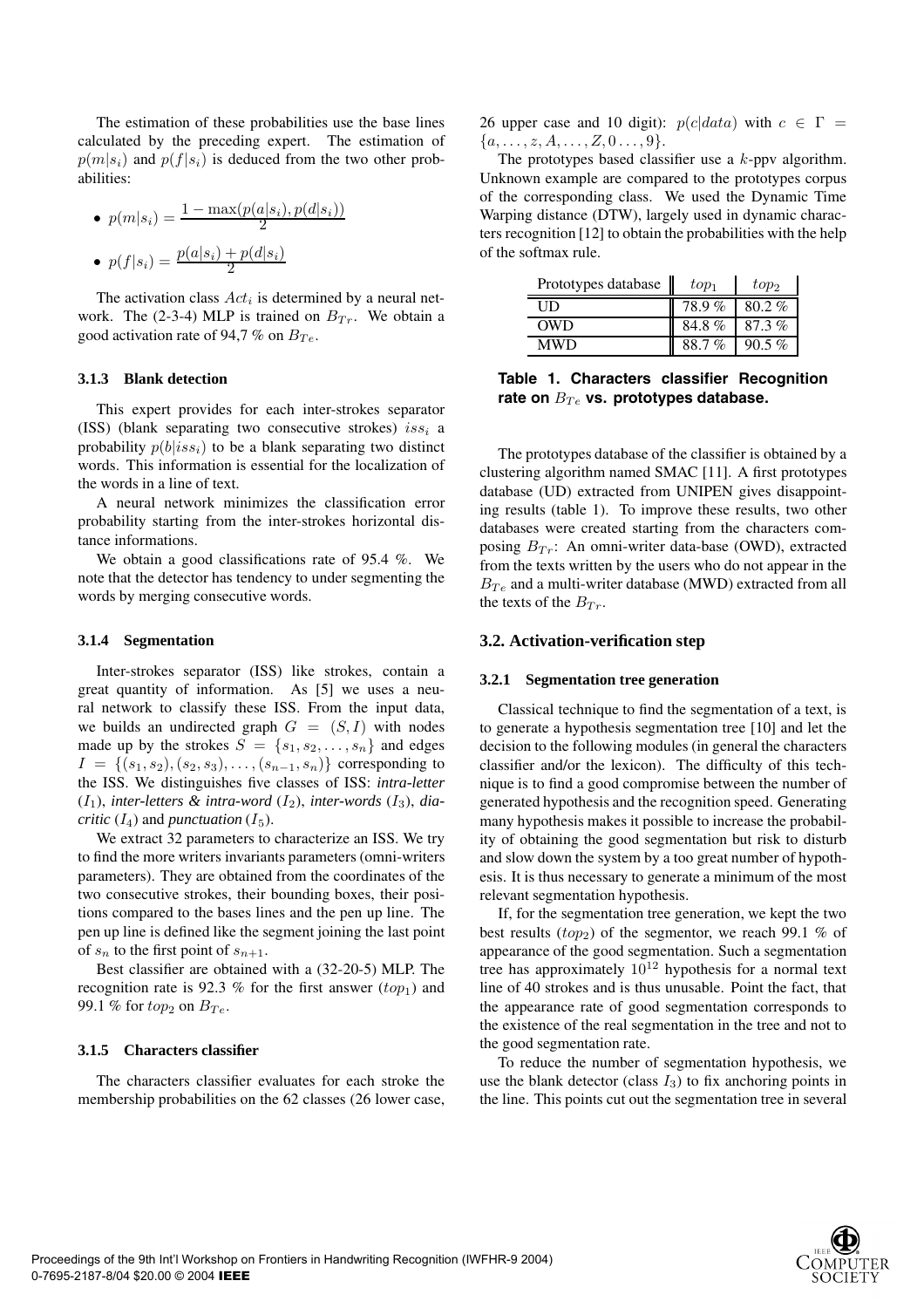smaller tree and break up the combinational. By considering the ISS *iss<sub>i</sub>* having a probability  $p(b|iss_i) = 1$  as an anchoring point, we detect 50 % of the blank with less than 1 % of false detections.

The segmentation tree (figure 3) is generated gradually by adding the class of the most probable ISS until reaching *Nhypo* segmentation hypothesis. The relevance of a class for a given ISS is calculated by combining the *a priori* and the *a posteriori* probabilities of the segmentor:

$$
p(I_i|data) = \sum_{a=I_1}^{I_5} p(I_i|a)p(a|data)
$$

With *p*(*a*|*data*) the *a posteriori* probability resulting from the segmentor and  $p(I_i|a)$  the *a priori* probability deduced from the confusion matrix of the segmentor. This matrix is estimated on  $B_{Tr}$  and summarize the segmentor behavior observed on this database.

With this construction, we can keep until  $top_5$  of the segmentor for the ambiguous ISS and only  $top_1$  for sure ones. This method gives very good results: with a tree limited to  $N_{hupo} = 500$  hypothesis, we obtains 98.4 % of good appearance of the segmentation and for  $N_{hypo} = 2000$  more than 98.8 %.



**Figure 3. Example of segmentation tree with anchor points (26 hypothesis).**

#### **3.2.2 Hypothetic words activation**

The activation of hypothetic words in the lexicon is introduced by a lexical search into a restricted part of the principal lexicon. Since search is carried out only on the words with the same length, the organization of the lexicon being based on the number of characters composing the words.

First, we construct a seed word by concatenating each letter hypothesis (the most probable class of the characters classifier having the same shape observed by the shape characterizer). A lexical search starting from this seed word with a *Nerr* tolerance characters draws up the list of the hypothetic words. The threshold  $N_{err} = E(N_{car}/2)$  was

chooses to have the best compromise between the number of generated words and the appearance of the good word in this list. We obtain 97.7 % of good appearance of the real word on  $B_{Te}$  with an average of 50 hypothetical words. The 2.3 % of error are due to too many errors of classification, especially on the short words where more of the half of the letters are false.

#### **3.2.3 Verification & text retranscription**

The text line retranscription takes place into two stages. The first stages (verification) assigns for each hypothetical word a meaningful probability and construct a words tree. The second stages carries out a search in this words tree to find the most probable text line.

The meaningful probability of a word *p*(*word*|*data*) is the product of the probability of its characters *p*(*char*|*data*) by the probability of its segmentation *p*(*seg*|*data*).

Probability of all the characters *p*(*ch*|*data*) composing a word is deduce by the probabilities of each character  $p(char<sup>i</sup>|data)$  estimated from the input data:  $p(ch|data)$  $\prod_{i=1}^{N_{ch}} p(ch^i | data).$ 

The estimation of the characters probability takes into account the *a posteriori* probabilities of the characters classifier and the shape characterizer and the *a priori* probabilities deduced from the confusion matrix of these two experts.

$$
p(chi|data) = \sum_{(c \in \Gamma, s \in \{m, h, j, f\})} p(chi|(c, s))p((c, s)|data)
$$

The  $p((c, s)|data)$  term corresponds to the probability of observing the character *c* having the shape *s* knowing the input data. This information is given by two experts: characters classifier and shape characterizer. If we consider independence of the two sources, we have:  $p((c, s)|data) =$  $p(c|data)p(s|data)$ . The  $p(char^i|(c, s))$  term is deduced from the confusion matrix.

The probability of the segmentation is deduced from the probability previously calculated during the tree generation (fusion of the *a priori* and *a posteriori* probabilities of the segmentor):  $p(seg|data) = \prod_{i=1}^{N_{char}} p(issi|data)$ 

Each word of each segmentation hypothesis of a line has an meaningful probability and a position within the line (beginning and end in number of stroke) creating a words hypothesis tree. By using a dynamic programming algorithm we finds the most probable path inside the words hypothesis tree. The power of this algorithm lies in the global character of the search: the most probable path found is a combination of several segmentation hypothesis (table 2).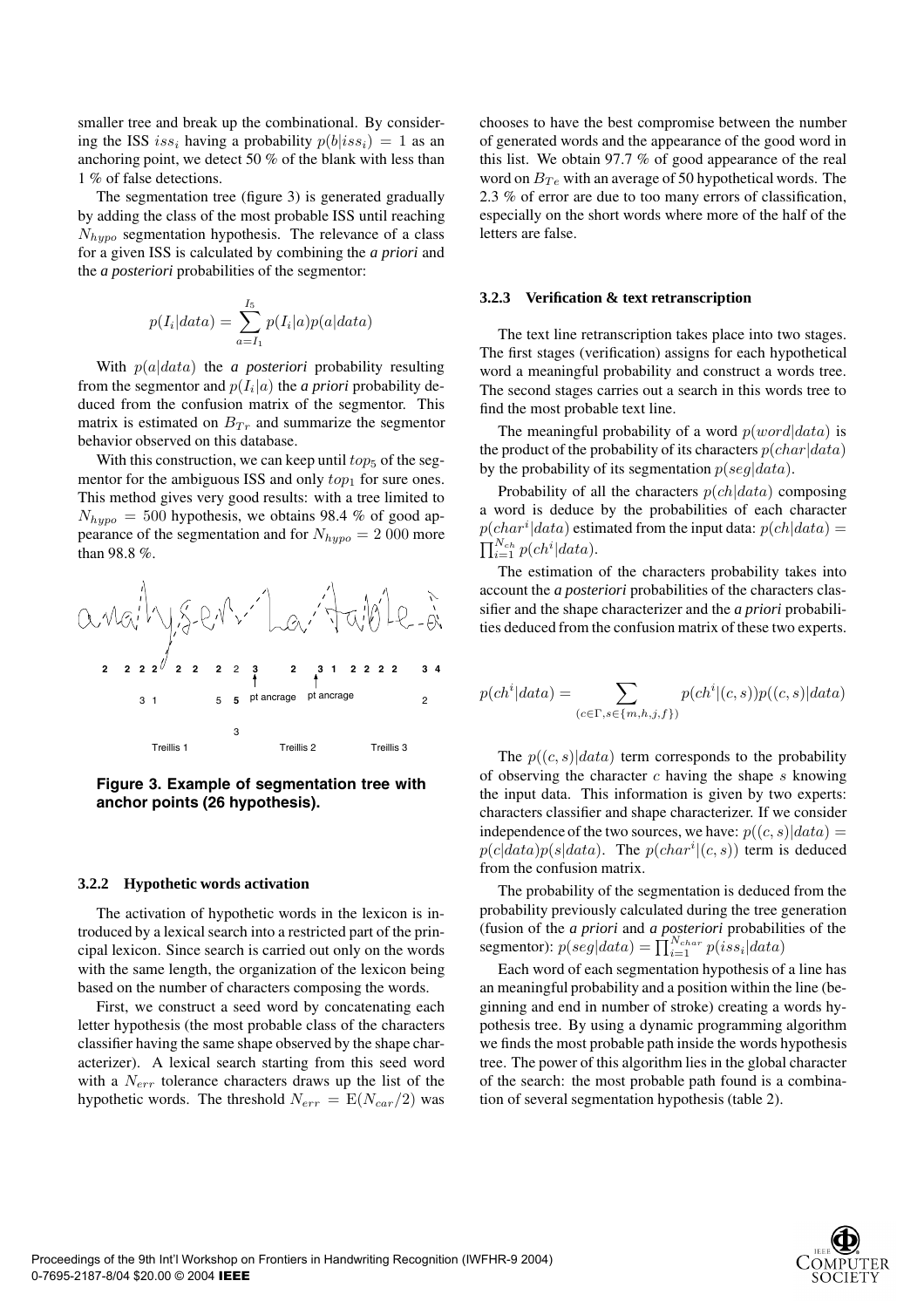d l s d.o u.n.e l s **e.s.t** t.u.e t.e d.e u.n.e.s **f.a.i.t.e d.e.s** d.o.n.n.e.e e.s **d.o.n.n.e.e.s** h.u.e.e.s e.x.t.r.a.i.r.e e.s ?.?.?.?.?.?

**Table 2. Words hypothesis tree example (dots are intra-word space and blanks represent inter-words space).**



**Table 3. Words and letters recognition rate.**

## **4 Results**

The words and letters recognition rate obtained for  $N_{hupo} = 500$  are given in table 3. Utilization of a large lexicon reduce the words recognition rate of only 3 %. The improvement of the recognition rate by the use of a prototypes database closer to the writer (MWD) shows the interest of an writer adaptation of this system. Moreover, the results can be still improved by considering a greater number of hypothesis *Nhypo*.

# **5. Conclusions & futur works**

A complete end-to-end system for reading on-line texts has been implemented, based on the activation-verification perceptive model. This system is writer-inde-pendent and is able to manage very large lexicons while preserving high recognition rates. This system has only one threshold *Nhypo* which makes it possible to fix the maximum depth of the segmentation tree and thus to manage the *computing time* vs. *recognition rate*. We can choose the optimum recognition rate according to the computing power available.

The segmentation technic, with an average of 95 % of good segmentation, has to be further improved. Most of the segmentation errors are false detections of blank between words which decrease the word recognition rate. These false detections mainly appear with writers not accustomed to handprinted writing which separate equally words and subwords, and lead to blank detector failures. On the other hand, knowing the segmentation of the text in words increases the recognition rate (92 %) on words larger than two letters.

The recognition rate increases in the multi-writer framework. Recently, we tried to show that adapting the system to a given writer (writer-dependent framework) could improve drastically its accuracy. The modular architecture of the character classifier and its independent prototype database, is perfectly fitted to take into account new prototypes. Our last works on adaptation combine supervised and self-supervised strategies [7] to reach a high word recognition rate (higher than 90 %).

# **References**

- [1] T. Baccino and P. Colé. *La lecture experte*. Presse universitaire de France, 1995.
- [2] S. Carbonnel and E. Anquetil. Modélisation et intégration de connaissance lexicales pour le post-traitement de l'écriture manuscrite en-ligne. *RFIA*, 3:1313–1322, 2004.
- [3] M. Coltheart. *Lexical access in simple reading task*. Underwood, Strategies of information processing, Academic Press, 1978.
- [4] M. Côté. *Utilisation d'un modèle d'accès lexical et de concepts perceptifs pour la reconnaissance d'images de mots cursifs*. PhD thesis, ENST, 1997.
- [5] P. D. Gader, M. Mohamed, and J.-H. Chiang. Handwritten word recognition with character and inter-character neural networks. *IEEE Transactions on Systems, Man, and Cybernetics*, 27(1):158–164, 1997.
- [6] J. L. McClelland and D. E. Rumelhart. An interactive activation model of context effects in letter perception. *Psychological Review*, 88:375–407, 1981.
- [7] L. Oudot, L. Prevost, and M. Milgram. Self-supervised adaptation for on-line text recognition. *IWFHR*, Submited, 2004.
- [8] K. Paap, S. L. Newsome, J. E. McDonald, and R. W. Schvaneveldt. An activation-verification model for letter and word recognition: The word superiority effect. *Psychological Review*, 89:573–594, 1982.
- [9] L. Pasquer. *Conception d'un modèle d'interprétation multi-contextuelle, application `a la reconnaissance en-ligne*